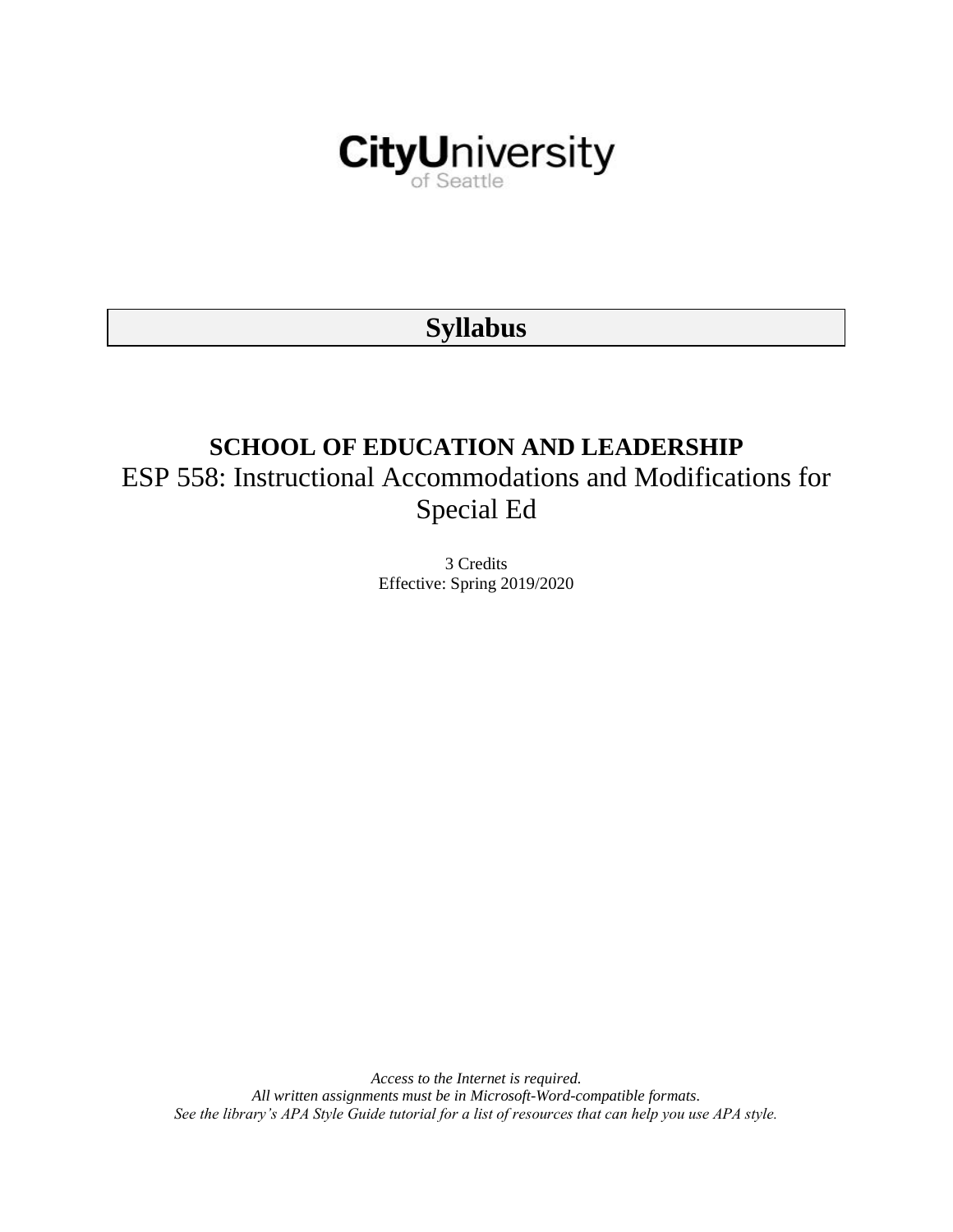# **FACULTY**

Faculty Name: FACULTY NAME

Contact Information: CONTACT INFORMATION

## [INSTRUCTOR MAY INSERT PERSONAL MESSAGE IF DESIRED]

# **COURSE DESCRIPTION**

This course provides teachers pursuing a special education endorsement with the pedagogical foundations, strategies, and understanding to modify curriculum and make accommodations to the learning environment. This course emphasizes the identification of students' needs, developing appropriate strategies, and collaboration between appropriate staff members. An emphasis is placed on accommodations and modifications to general education curriculum and environments in order to ensure inclusion, equity, and access for students in special education.

# **COURSE RESOURCES**

Required and recommended resources to complete coursework and assignments are found on the course [Reading List.](https://nam03.safelinks.protection.outlook.com/?url=https%3A%2F%2Fcityu.alma.exlibrisgroup.com%2Fleganto%2Flogin%3Fauth%3DSAML&data=04%7C01%7CMMara%40cityu.edu%7C70673ce0fe0144040eda08d87472e204%7Cb3fa96d9f5154662add763d854e39e63%7C1%7C0%7C637387384066198115%7CUnknown%7CTWFpbGZsb3d8eyJWIjoiMC4wLjAwMDAiLCJQIjoiV2luMzIiLCJBTiI6Ik1haWwiLCJXVCI6Mn0%3D%7C1000&sdata=JbwP%2Fm5Q%2BMgIUWa%2FXceos%2BoiLv0DX%2B%2FL%2BNGNMbX9P8E%3D&reserved=0) The reading list can be found under Course Information in Blackboard as well as from the library homepage.

Note: Required resources that must be purchased by the student are tagged "Purchase from a vendor of your choosing." Required resources with a direct link, "Available through CityU Library", are available at no cost to students.

Students in Canada will see required resources they need to purchase tagged "Purchase from the Canadian Bookstore." Students outside the U.S. and Canada should contact their advisor or textbook coordinator for additional information.

# **COURSE OUTCOMES**

In this course, learners:

- Select, adapt and modify individualized assessment strategies including accommodations, technology, and alternative assessment
- Use strategies, including collaboration with families and other agencies to facilitate all transitions for individuals with disabilities
- Sequence, implement, and evaluate individual learning outcomes, including the appropriate use of Common Core Standards
- Develop and select instructional content, resources, and strategies that are aligned with IEP goals and respond to cultural, linguistic, and gender differences.
- Use and model research-based strategies and interventions to facilitate inclusion in the least restrictive environment including appropriate accommodations, curriculum modifications, and alternatives
- Prepare lesson plans, organize materials, and monitor implementation of specially designed instruction for self, paraeducators, and general educators
- Select, adapt, and use instructional strategies and materials according to characteristics of the learner including social, emotional, adaptive, cognitive, academic and behavioral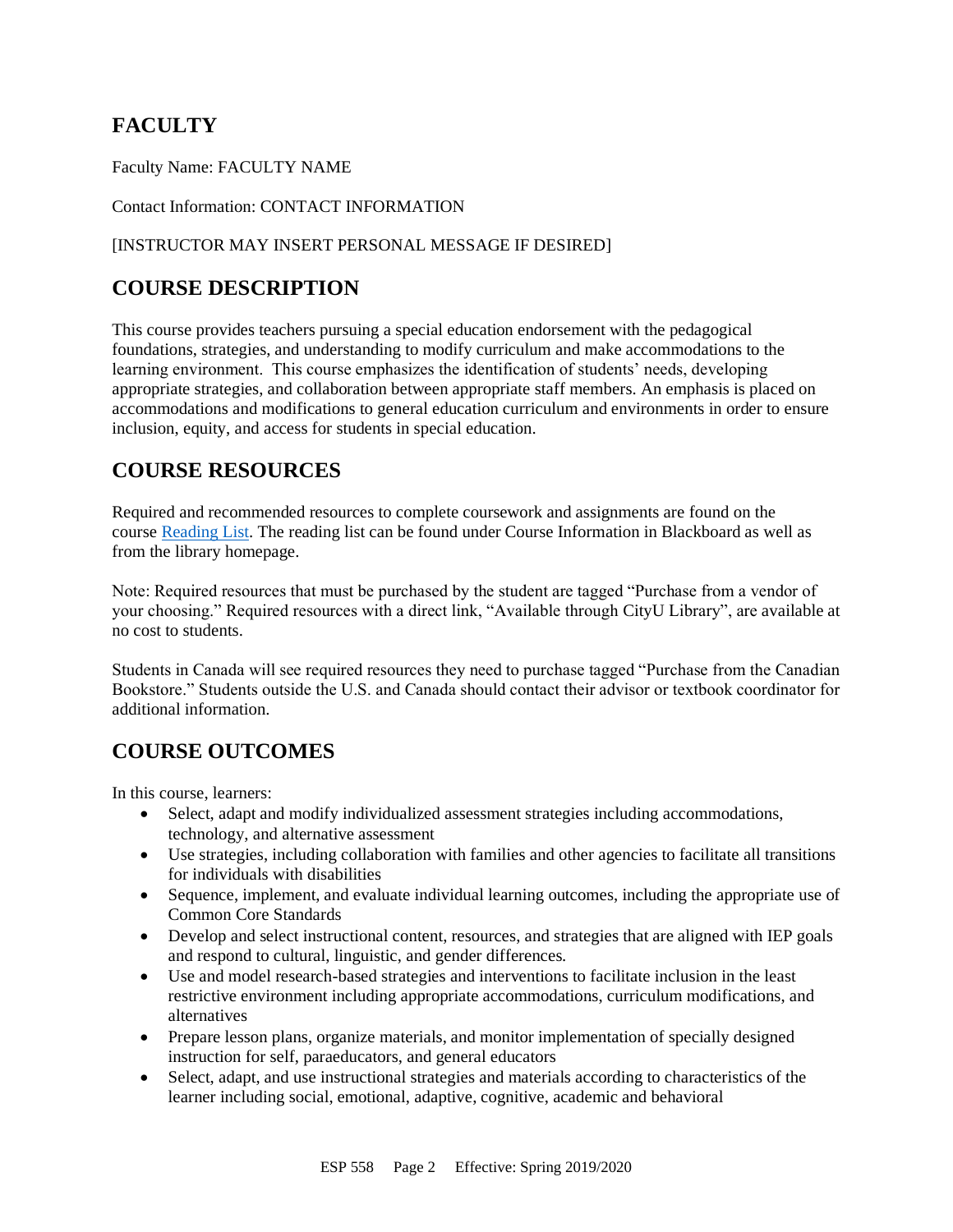# **OVERVIEW OF COURSE GRADING**

The grades earned for the course will be derived using City University of Seattle's decimal grading system, based on the following:

| <b>Overview of Required Assignments</b>                         | % of Final Grade |
|-----------------------------------------------------------------|------------------|
| Lesson Plan Revision                                            | 20%              |
| Accommodations and Modifications<br>Resource Toolbox            | 20%              |
| <b>Special Education Learning Segment</b>                       | 40%              |
| Participation, Engagement, and Essential<br><b>Dispositions</b> | 20%              |
| <b>TOTAL</b>                                                    | 100%             |

# **SPECIFICS OF COURSE ASSIGNMENTS**

The instructor will provide grading rubrics with more detail as to how this assignment will be graded.

#### Lesson Plan Revision

Candidates select a lesson plan they've written for another class or for an internship observation, or a prewritten lesson plan assigned by the instructor. Candidates will analyze and evaluate their lesson plan for it's accessibility and appropriateness for a variety of special education students. Candidates will submit their analysis of the lesson plan and propose revisions to make it more accessible and differentiated for a variety of special needs.

| <b>Components</b>           | % of Grade |
|-----------------------------|------------|
| <b>Behavioral Supports</b>  | 20%        |
| Materials and/or Technology | 20%        |
| <b>Learning Tasks</b>       | 20%        |
| Assessment                  | 20%        |
| <b>Student Voice</b>        | 20%        |
| TOTAL                       | 100%       |

### Accommodations and Modifications Resource Toolbox

Candidates will interview practitioners in the field of special education regarding accommodations and modifications for special education students. Based on the interview and further independent research, candidates create a toolbox of potential accommodations and modifications for a variety of special needs students. Accommodations and modifications included in the toolbox should presented with accompanying brief case examples/descriptions of the type of student who might benefit from that specific adaptation. Candidates will also address important issues in collaborating with other team members surrounding accommodations and modifications for special education students.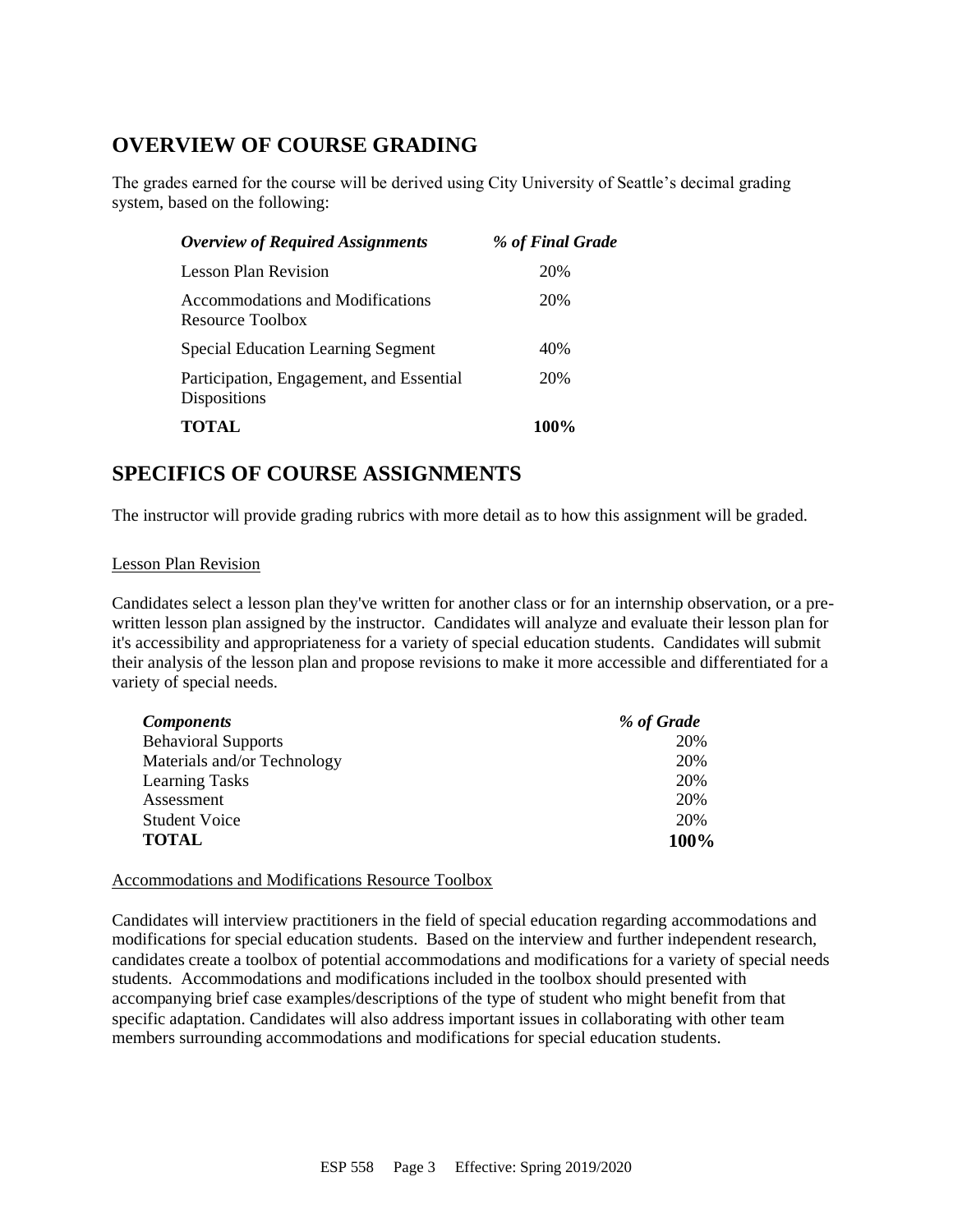| <b>Components</b>                         | % of Grade |
|-------------------------------------------|------------|
| <b>Case Descriptions</b>                  | 15%        |
| Collaboration                             | 20%        |
| Interview                                 | 40%        |
| Types of Accommodations and Modifications | 25%        |
| <b>TOTAL</b>                              | 100%       |

#### Special Education Learning Segment

Candidates design a 3-lesson learning segment for a specific special education student. The candidate will examine the student's IEP and design the learning segment around one of the student's IEP goals. Students will be "real life" and chosen by the candidate OR candidates will be provided with a mock IEP and hypothetical student profile provided by the instructor.

| <b>Components</b>                              | % of Grade |
|------------------------------------------------|------------|
| <b>Instructional Tasks</b>                     | 25%        |
| Assessment                                     | 25%        |
| Standards, learning targets, and IEP alignment | 15%        |
| <b>Communication Skill (Student Voice)</b>     | 10%        |
| Assets                                         | 25%        |
| <b>TOTAL</b>                                   | 100%       |

#### Participation, Engagement, and Essential Dispositions

Candidates should participate and engage in all classwork, including required assignments, class discussions, activities, and instructor-determined assignments. Candidates should work to meet essential dispositions criteria not only in the field, but also in their coursework, whether online or in person.

| <b>Components</b>             | % of Grade |
|-------------------------------|------------|
| Engagement                    | 50%        |
| <b>Essential Dispositions</b> | 50%        |
| <b>TOTAL</b>                  | 100%       |

# **COURSE POLICIES**

#### **Late Assignments**

LATE ASSIGNMENT

#### **Participation**

#### PARTICIPATION

#### **Professional Writing**

Assignments require error-free writing that uses standard English conventions and logical flow of organization to address topics clearly, completely, and concisely. CityU requires the use of APA style.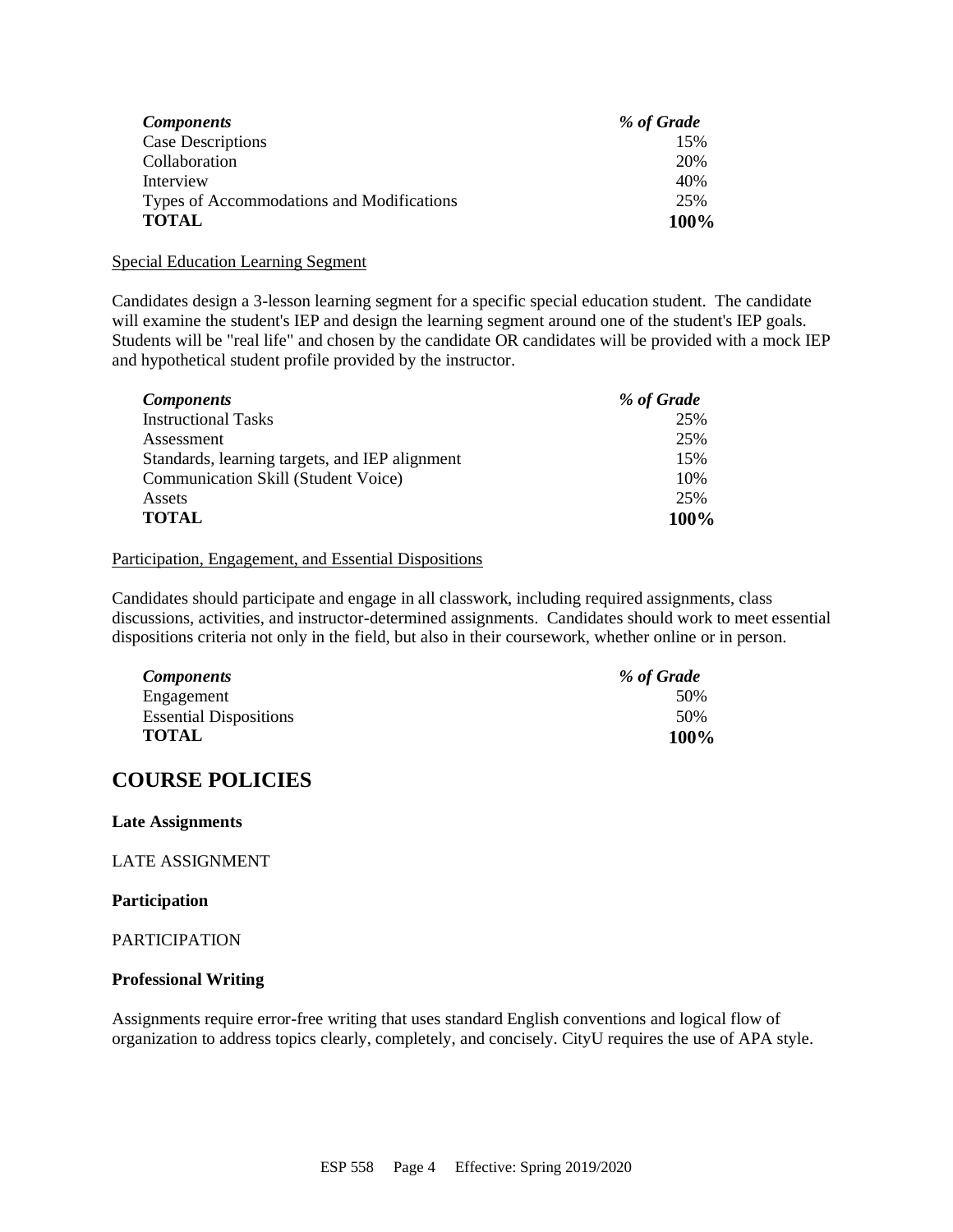# **UNIVERSITY POLICIES**

You are responsible for understanding and adhering to all of City University of Seattle's academic policies. The most current versions of these policies can be found in the [University](https://www.cityu.edu/catalog/)  [Catalog](https://www.cityu.edu/catalog/) that is linked from the CityU Web site.

#### **Antidiscrimination**

City University of Seattle and its staff and faculty are committed to supporting our students. We value equity, diversity, and inclusion as a way of life as well as the educational opportunities it provides. City U will not tolerate any form of discrimination based on race, color, ethnicity, sexual orientation, gender identification, socioeconomic status, or religious values. If you have experienced any discrimination based on any of the above, we encourage you to report this to the University. Please report this to your instructor. If you do not feel safe reporting this to your instructor, please report to Dr. Scott Carnz, Provost or to the Vice President of Student Affairs, Melissa Mecham.

### **Non-Discrimination & Prohibition of Sexual Misconduct**

City University of Seattle adheres to all federal, state, and local civil rights laws prohibiting discrimination in employment and education. The University is committed to ensuring that the education environment is bounded by standards of mutual respect and safety and is free from discriminatory practices.

In the U.S., the University is required by Title IX of the Education Amendments of 1972 to ensure that all of its education programs and activities do not discriminate on the basis of sex/gender. Sex include sex, sex stereotypes, gender identity, gender expression, sexual orientation, and pregnancy or parenting status. Sexual harassment, sexual assault, dating and domestic violence, and stalking are forms of sex discrimination, which are prohibited under Title IX and by City University of Seattle policy. City University of Seattle also prohibits retaliation against any person opposing discrimination or participating in any discrimination investigation or complaint process internal or external to the institution. Questions regarding Title IX, including its application and/or concerns about noncompliance, should be directed to the Title IX Coordinator. For a complete copy of the policy or for more information, visit <https://my.cityu.edu/titleix> or contact the Title IX Coordinator.

In Canada, in compliance with the British Columbia Human Rights Code, the Alberta Human Rights Act, WorksafeBC, and the Workers' Compensation Board of Alberta, the University believes that its environment should at all times be supportive and respectful of the dignity and self-esteem of individuals. Discrimination, harassment and bullying conduct, whether through person to person behaviour or via electronic communications such as email or social media is not acceptable and will not be tolerated. As an educational institution, it is our responsibility to cultivate an environment of excellence, equity, mutual respect and to recognize the value and potential of every individual. The University will take all necessary steps to meet or exceed the requirements of the law to prevent discrimination, harassment and bullying. The Respectful Workplace Policy for the prevention of discrimination, harassment and bullying policy and procedure can be found at <https://www.cityu.edu/discover-cityu/about-cityu/> under the Policies section or at <https://www.cityuniversity.ca/about/>.

### **Religious Accommodations**